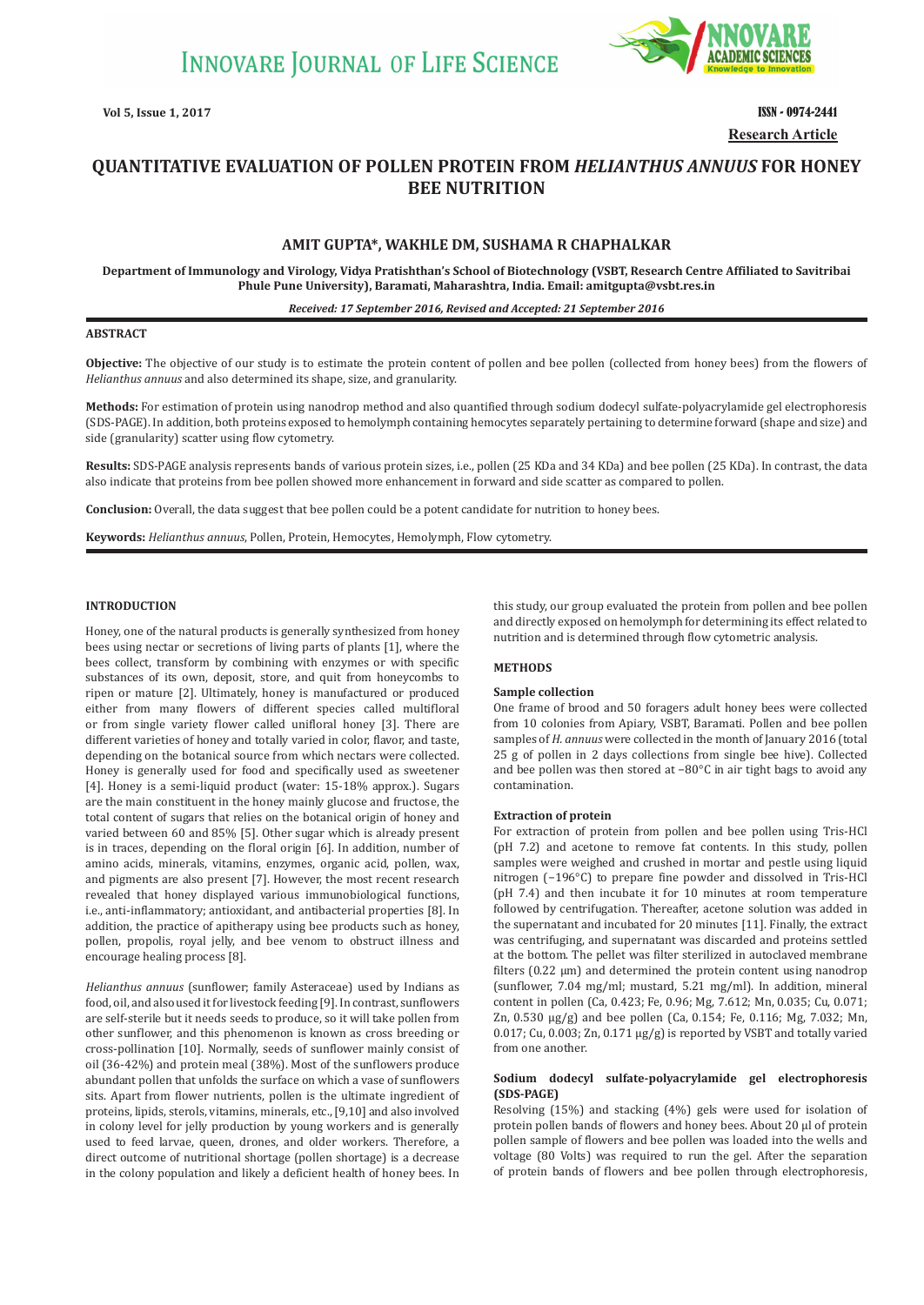staining solution was utilized to stain the gel to make bands visible. Afterward, the gel was placed into a destaining solution for 24 hrs on shaker and was changed frequently until clear gel was obtained [12].

## **Hemolymph extraction**

The hemolymph of honey bees was collected after feeding different diets of protein (pollen and bee pollen), the hemolymph was collected from 3<sup>rd</sup> dorsal tergite (small incision at this site) using microcapillary tubes. The hemolymph was individually stocked in microcapillary tubes at −20°C for determination of protein concentration through nanodrop method.

## **Flow cytometric analysis**

To determine the hemocytes count in hemolymph samples after feeding with protein diets of pollen and bee pollen. Incubate hemolymph samples along with protein sample of pollen and bee pollen for 2 hrs at 37°C in carbon dioxide incubator. After incubation, add FACS lysing solution and incubated for 10 minutes. Afterward, centrifuge the protein sample at 2300 rpm for 7 minutes at 4°C and washed with phosphate buffered saline (PBS) and then analyzed through flow cytometer (FACSCalibur) for estimating forward (shape and size) and side scatter (granularity



**Fig. 1: Protein profiles of pollen and bee pollen from** *Helianthus annuus* **and determined through sodium dodecyl sulfatepolyacrylamide gel electrophoresis. Lane 1: Marker protein solution. Lane 2: Flower pollen. Lane 3: Bee pollen**

of the cell) gating applied for data acquisition of 10000 events [13] of cell populations representing different phenotypes analyzed using cell quest software.

# **RESULTS**

#### **Estimation of protein content**

For measuring the quantity of protein present in pollen, bee pollen and also determined in hemolymph after feeding with protein diets of pollen and bee pollen, using nanodrop. The quantity of protein in pollen and bee pollen was found to be  $45 \text{ µg/ml}$  and  $10 \text{ µg/ml}$ . In addition, pollen (10.48 µg/ml) and bee pollen (8.24 µg/ml) are also reported in hemolymph samples of honey bee.

## **SDS-PAGE**

In SDS-PAGE, pollen proteins (Hel a1, 34 kDa, and 25 kDa) were observed, whereas, in bee pollen, only protein of 25 kDa was observed which might be due to the low protein content found in the same sample and already reported that <50 KDa that can be characterized as allergenic protein bands (Fig. 1).

#### **Flow cytometric analysis**

For hemocytes count in hemolymph samples of honey bees after feeding with proteins of pollen and bee pollen and then exposed to particular type of protein as shown in Fig. 2. The results showed that bee pollen proteins showed enhancement in forward and side scatter with respect to shape and size including granularity of the pollen as compared to pollen proteins (Fig. 2).

Hemocytes were incubated with proteins of pollen and bee pollen separately and then lysed and washed with PBS buffer and then finally analyzed through flow cytometer. Data acquisition of 10000 events and fraction or separation of cell populations representing forward and side scatter using cell quest software.

# **DISCUSSION**

The aim of this study was to evaluate the protein content from pollen and bee pollen of *H. annuus* and characterized these proteins through SDS-PAGE and determined its effect on hemolymph samples related to nutrition pertaining to measure its forward and side scatter using flow cytometry. The results of these studies showed that proteins from bee pollen support the nutritional value of honey bees and is responsible for enhancing its immunity through nutrition which is observed through exposure of these proteins from bee pollen on hemolymph



**Fig. 2: Flow cytometric analysis of protein from pollen (flower) and bee pollen using forward and side scatter**